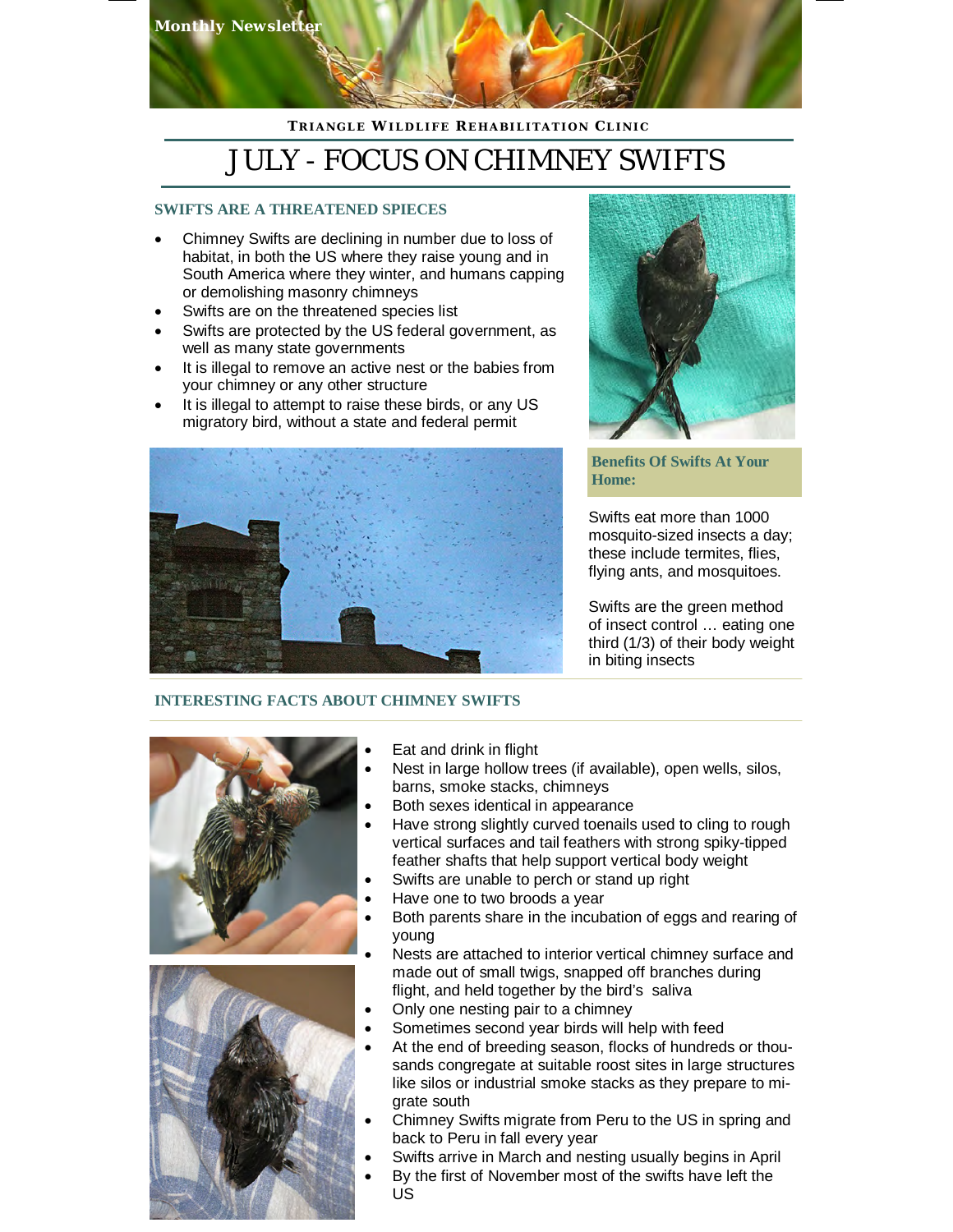## **How To Reduce Noise**

Some people find the chatter of Chimney swift babies delightful, while others do not. When the babies are fed, they chatter. Do not let this deter you from having the birds in your chimney. There are things you can do to cut down on the noise.

- Shut the damper flue plate; this reduces noise.
- If you do not have a damper plate, cut a piece of cardboard or a piece of wall insulation slightly larger than the chimney opening above fire area and fit up into the chimney. You can use two small green saplings to wedge cardboard in place by making an X with the green sticks (from front corner on one side to back corner on the other side) under the cardboard, holding it in place. Stuff newspaper into any holes around edge of cardboard.



### **No Chimney, But You Want Swifts In Your Yard**

You can build a chimney swift tower. **Please follow the directions carefully;** some people have improvised and inadvertently killed the birds. Never put ledges in your tower! The book *Chimney Swift Towers: New Habitat for America's Mysterious* Birds,Paul D. Kyle author, is available online and gives detailed instructions and a materials listing for constructing a swift nesting tower.

#### http://www.amazon.com/Chimney-Swift-Towers-Mysterious-Environment/dp/1585443727.



*Noisy? Chimney Swifts* 

**Make Your Chimney Safe For Nesting Swifts**

Always close the damper or flue door before March to prevent birds from coming into fireplace

Even though most of the swifts are gone toward the end of October, to be safe do not use your fireplace until the first of November

During periods of heavy rain, swift nests can fall and babies can get trapped in the firebox. Adults coming down the chimney to feed the babies also may become trapped in the firebox if the damper is left open.



*Half-saucer shaped nest*

#### **If You Do Not Want Swifts In Your Chimney**

If you have an active nest in the chimney, it is illegal to remove the nest or the young and you have to wait until the first of November to make any changes.

Once the birds have left in late October or early November, you can have someone cap your chimney

Capping the chimney prevents the birds from being able to

**Every effort should be made to reunite young that fall from the nest so parents can continue to care for them.**

Chimney Swifts are very hard to raise. Even seasoned rehabilitators sometimes have difficulty raising the young until they can be released successfully.

Chimney swifts must to be hand fed every 30 minutes, 14 hours a day. They never eat food from a bowl and have to be hand fed until the moment of release.

The presence of a nest does NOT cause a fire hazard, NOR does it spread disease

A swift nest is a half-saucer shaped structure made from twigs attached with birds saliva to the inside vertical chimney wall.

Swifts must cling to vertical rough surfaces—they cannot perch and cannot take off and fly from a flat horizontal surface.